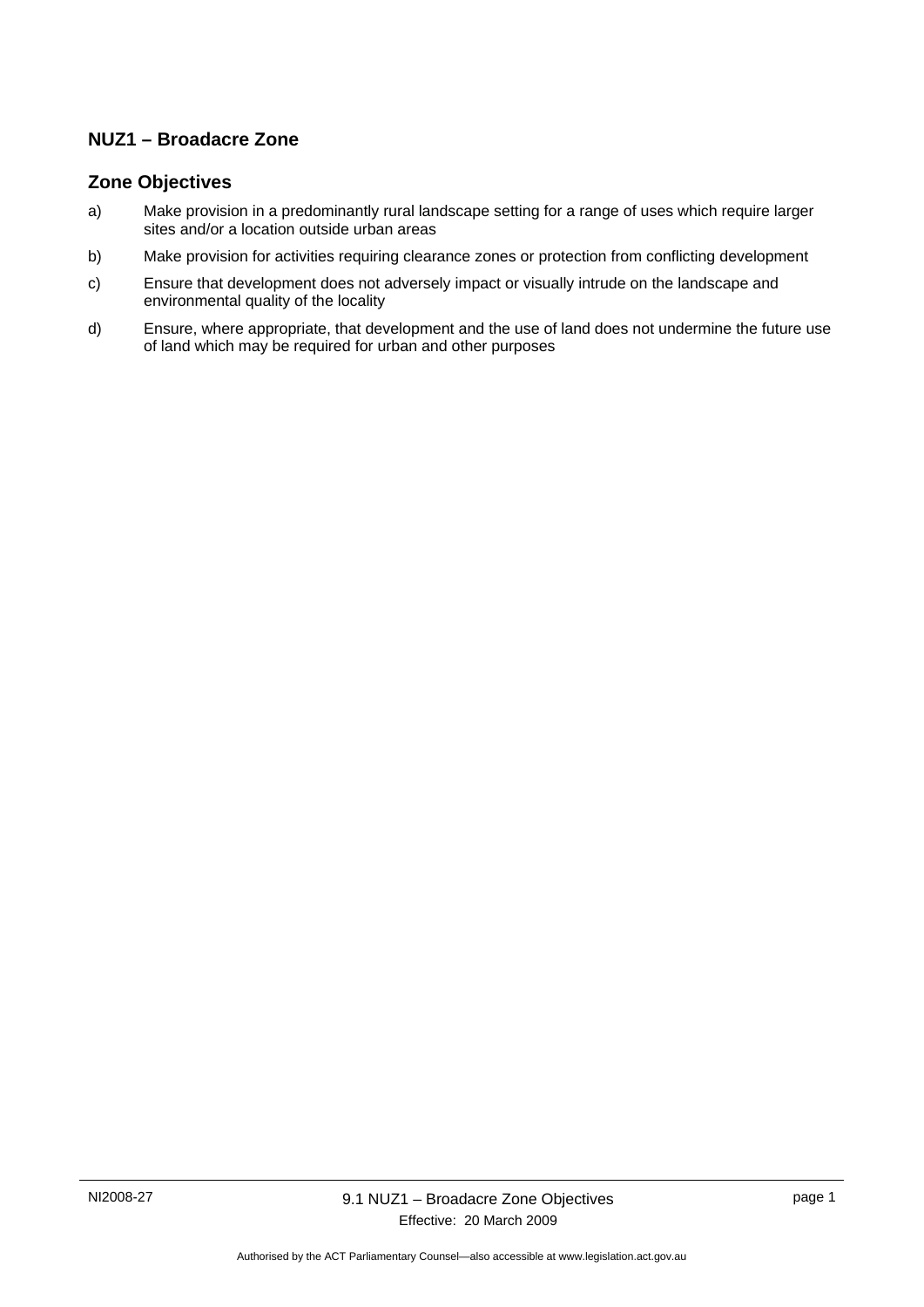# **NUZ1 – Broadacre Zone Development Table**

| <b>EXEMPT</b><br>Development approval not required, may need building approval             |                                                                                                  |  |
|--------------------------------------------------------------------------------------------|--------------------------------------------------------------------------------------------------|--|
| Exempt Development identified in Section 20 and Schedule 1 of the Planning and Development |                                                                                                  |  |
| Regulation 2008.                                                                           |                                                                                                  |  |
|                                                                                            |                                                                                                  |  |
|                                                                                            | <b>ASSESSABLE DEVELOPMENT</b>                                                                    |  |
|                                                                                            | Development application required                                                                 |  |
|                                                                                            | <b>MINIMUM ASSESSMENT TRACK</b>                                                                  |  |
|                                                                                            | <b>CODE</b>                                                                                      |  |
|                                                                                            | Development application required and assessed in the Code Track                                  |  |
| <b>Development</b>                                                                         | Code                                                                                             |  |
|                                                                                            | No development identified.                                                                       |  |
|                                                                                            |                                                                                                  |  |
|                                                                                            | <b>MINIMUM ASSESSMENT TRACK</b>                                                                  |  |
|                                                                                            | <b>MERIT</b>                                                                                     |  |
|                                                                                            | Development application required and assessed in the Merit Track, unless specified in Schedule 4 |  |
|                                                                                            | of the Planning and Development Act 2007 (as Impact Track) or listed as prohibited in the Site   |  |
| <b>Development</b>                                                                         | Specific section below<br>Code                                                                   |  |
| Agriculture                                                                                |                                                                                                  |  |
| Ancillary use                                                                              |                                                                                                  |  |
| Animal care facility                                                                       |                                                                                                  |  |
| Animal husbandry                                                                           |                                                                                                  |  |
| Caravan park/camping ground                                                                |                                                                                                  |  |
| Cemetery                                                                                   |                                                                                                  |  |
| <b>Communications facility</b>                                                             |                                                                                                  |  |
| Community activity centre                                                                  |                                                                                                  |  |
| Consolidation                                                                              |                                                                                                  |  |
| Defence installation                                                                       |                                                                                                  |  |
| Demolition                                                                                 |                                                                                                  |  |
| Educational establishment                                                                  |                                                                                                  |  |
| Emergency services facility                                                                |                                                                                                  |  |
| Farm Tourism                                                                               |                                                                                                  |  |
| Health facility                                                                            |                                                                                                  |  |
| Land management facility                                                                   |                                                                                                  |  |
| <b>MAJOR UTILITY INSTALLATION</b>                                                          | Non-Urban Zones Development Code                                                                 |  |
| Minor use                                                                                  |                                                                                                  |  |
| Municipal depot                                                                            |                                                                                                  |  |
| Nature conservation area                                                                   |                                                                                                  |  |
| Outdoor recreation facility                                                                |                                                                                                  |  |
| Parkland                                                                                   |                                                                                                  |  |
| Place of worship                                                                           |                                                                                                  |  |
| Residential care accommodation                                                             |                                                                                                  |  |
| Road<br>Scientific research establishment                                                  |                                                                                                  |  |
| Sign                                                                                       |                                                                                                  |  |
| Subdivision                                                                                |                                                                                                  |  |
| Supportive housing                                                                         |                                                                                                  |  |
| Temporary use                                                                              |                                                                                                  |  |
| <b>Tourist facility</b>                                                                    |                                                                                                  |  |
| Transport depot                                                                            |                                                                                                  |  |
| Veterinary hospital                                                                        |                                                                                                  |  |
| Woodlot                                                                                    |                                                                                                  |  |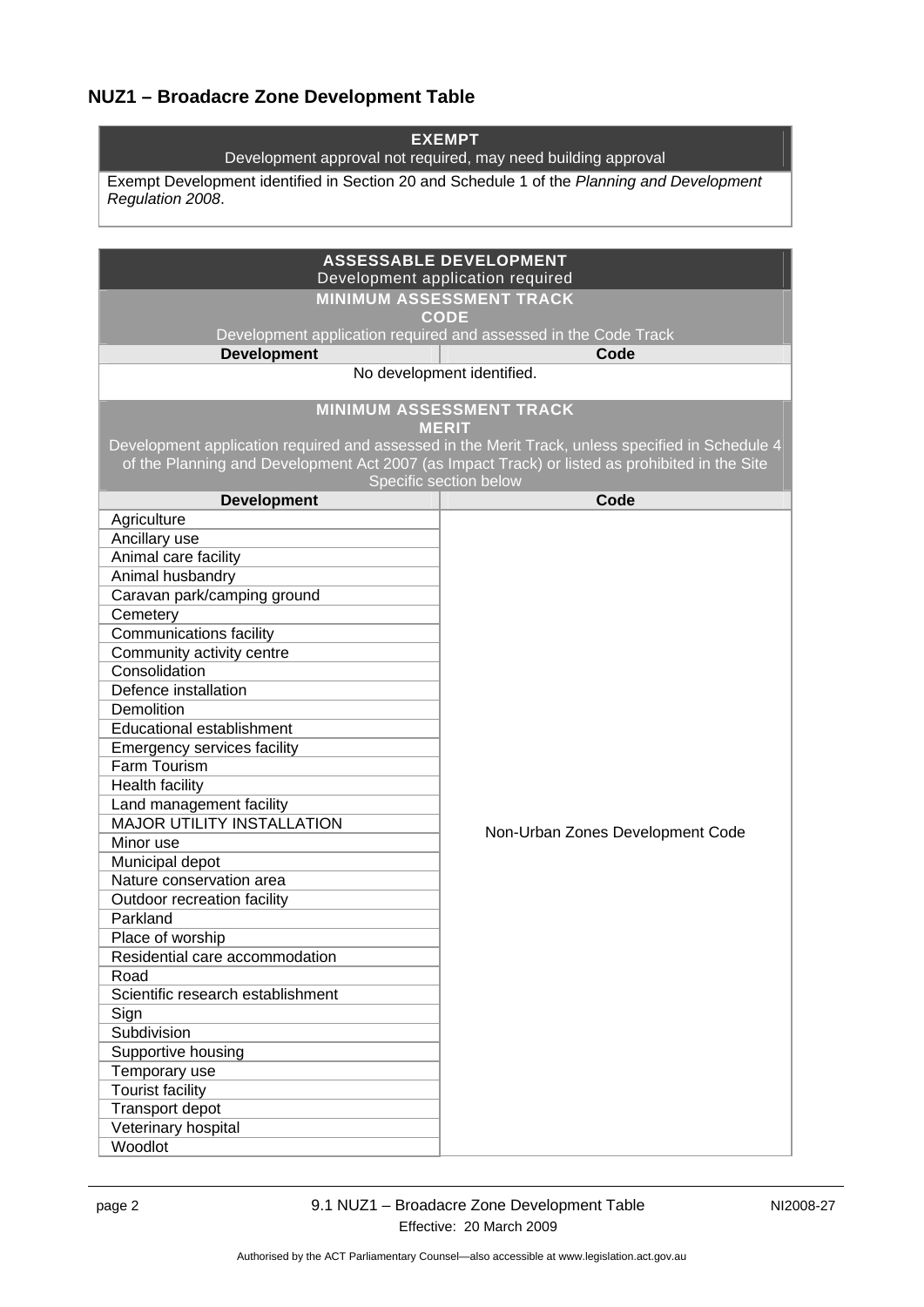| Specific areas have additional developments that may be approved subject to assessment. These                             |                                                                                      |                                     |  |  |
|---------------------------------------------------------------------------------------------------------------------------|--------------------------------------------------------------------------------------|-------------------------------------|--|--|
| areas and the additional developments are listed below<br><b>Site Identifier</b><br><b>Additional Development</b><br>Code |                                                                                      |                                     |  |  |
| Deakin Section 65 Block 1 and                                                                                             |                                                                                      |                                     |  |  |
| 3 (Figure 1)                                                                                                              | <b>Australian Mint</b>                                                               |                                     |  |  |
|                                                                                                                           | Car park                                                                             |                                     |  |  |
|                                                                                                                           | Freight transport facility                                                           |                                     |  |  |
|                                                                                                                           | General industry                                                                     |                                     |  |  |
|                                                                                                                           | Hazardous industry                                                                   |                                     |  |  |
|                                                                                                                           | Hazardous waste facility                                                             |                                     |  |  |
|                                                                                                                           | Incineration facility                                                                |                                     |  |  |
| Jerrabomberra Blocks 182,<br>2100, 2099, 2000 and 2101                                                                    | Light industry                                                                       |                                     |  |  |
| (Figure 2)                                                                                                                | Offensive industry                                                                   |                                     |  |  |
|                                                                                                                           | Recycling facility                                                                   |                                     |  |  |
|                                                                                                                           | Recyclable materials                                                                 |                                     |  |  |
|                                                                                                                           | collection                                                                           |                                     |  |  |
|                                                                                                                           | <b>Store</b>                                                                         |                                     |  |  |
|                                                                                                                           | Warehouse                                                                            |                                     |  |  |
|                                                                                                                           | Waste transfer station                                                               |                                     |  |  |
| Jerrabomberra Block 2031<br>(Figure 3)                                                                                    | Mining industry                                                                      | Non-Urban Zones Development<br>Code |  |  |
|                                                                                                                           | Land fill site                                                                       |                                     |  |  |
|                                                                                                                           | Recycling facility                                                                   |                                     |  |  |
| Jerrabomerra Block 2114                                                                                                   | Recyclable materials                                                                 |                                     |  |  |
| (Figure 4)                                                                                                                | collection                                                                           |                                     |  |  |
|                                                                                                                           | Waste transfer station                                                               |                                     |  |  |
| Lyneham and District of                                                                                                   | Place of assembly                                                                    |                                     |  |  |
| Gungahlin (Figure 5)                                                                                                      |                                                                                      |                                     |  |  |
| Pialligo Area 'a' (Figure 6)                                                                                              | Bulk landscape supplies                                                              |                                     |  |  |
|                                                                                                                           | Retail plant nursery                                                                 |                                     |  |  |
| Pialligo Area 'b' (Figure 6)                                                                                              | Produce market                                                                       |                                     |  |  |
| Pialligo Sections 23, 24, 25 &<br>26 (Figure 3)                                                                           | Mining Industry                                                                      |                                     |  |  |
| Symonston Area 'a' (Figure 7)                                                                                             | <b>Cultural facility</b>                                                             |                                     |  |  |
| Symonston Area 'b' (Figure 7)                                                                                             | Mobile home park                                                                     |                                     |  |  |
|                                                                                                                           | <b>MINIMUM ASSESSMENT TRACK</b>                                                      |                                     |  |  |
|                                                                                                                           | <b>IMPACT</b>                                                                        |                                     |  |  |
|                                                                                                                           | Development application required and assessed in the Impact Track.                   |                                     |  |  |
| <b>Development</b>                                                                                                        |                                                                                      | Code                                |  |  |
| Corrections facility                                                                                                      |                                                                                      | Non-Urban Zones Development Code    |  |  |
| A development that is not an Exempt, Code Track or Merit Track development where the<br>1.                                |                                                                                      |                                     |  |  |
| development is allowed under an existing lease, (see section 134 of the Planning and                                      |                                                                                      |                                     |  |  |
| Development Act 2007).                                                                                                    |                                                                                      |                                     |  |  |
|                                                                                                                           |                                                                                      |                                     |  |  |
| 2.<br>identified as prohibited development in this Table.                                                                 | A development that would be permissible under the National Capital Plan but which is |                                     |  |  |
|                                                                                                                           |                                                                                      |                                     |  |  |
| Development specified in Schedule 4 of the Planning and Development Act 2007 and not<br>3.                                |                                                                                      |                                     |  |  |
| listed as prohibited development in this Table.                                                                           |                                                                                      |                                     |  |  |
| Development declared under Section 123 and Section 124 of the Planning and Development<br>4.                              |                                                                                      |                                     |  |  |
| Act 2007 and not listed as prohibited development in this Table.                                                          |                                                                                      |                                     |  |  |
| Any development not listed in this Table.<br>5.                                                                           |                                                                                      |                                     |  |  |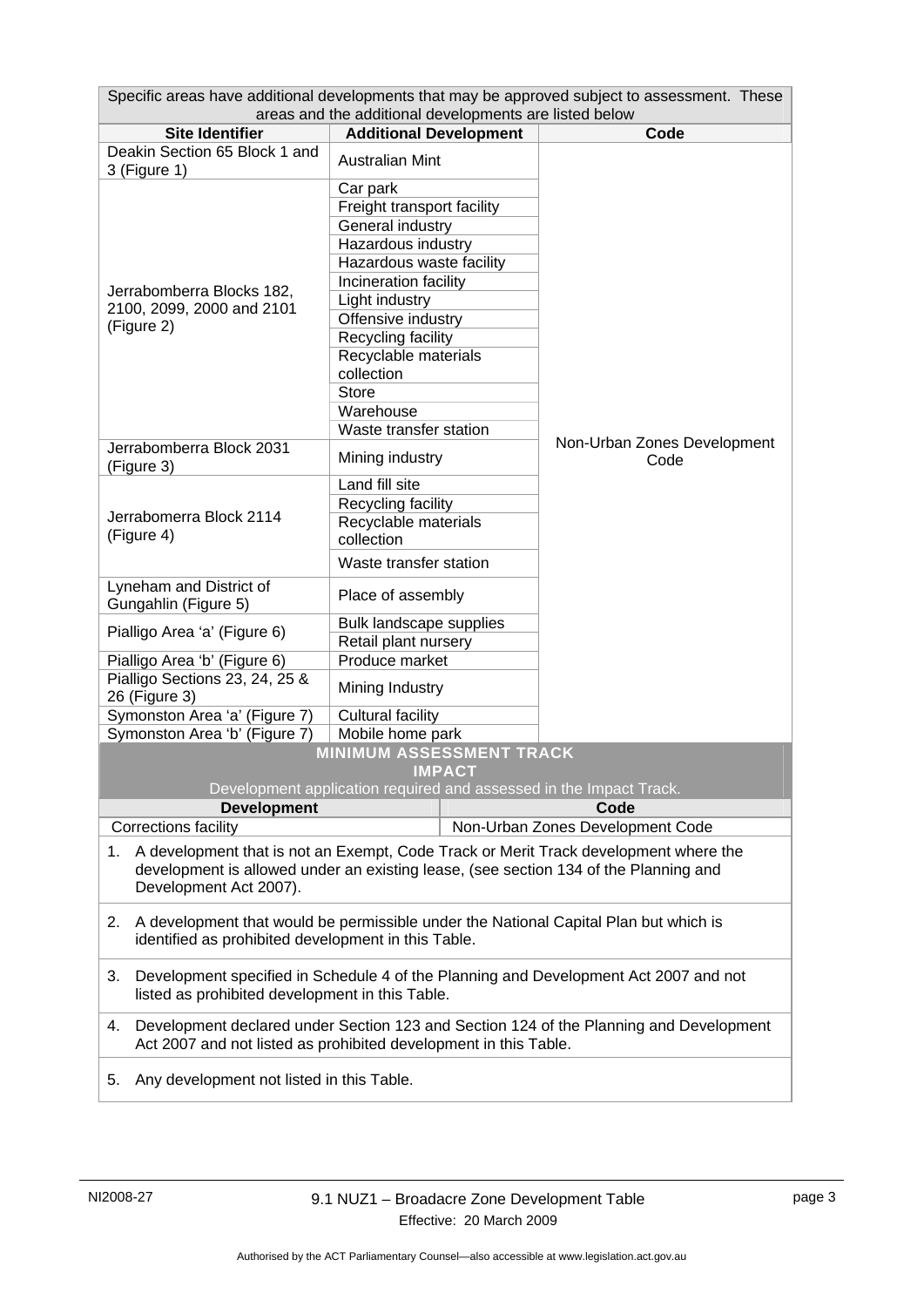| <b>PROHIBITED</b><br>A development application can not be made                                    |                                                                                                                                      |  |  |
|---------------------------------------------------------------------------------------------------|--------------------------------------------------------------------------------------------------------------------------------------|--|--|
| Development listed below is prohibited development except where it is an ancillary use, minor use |                                                                                                                                      |  |  |
| or temporary use as defined in Volume 2 Section 3 - Definitions.                                  |                                                                                                                                      |  |  |
| Airport                                                                                           | Liquid fuel depot                                                                                                                    |  |  |
| Aquatic recreation facility                                                                       | Light industry                                                                                                                       |  |  |
| Boarding house                                                                                    | Mining industry                                                                                                                      |  |  |
| Bulk landscape supplies                                                                           | Mobile home park                                                                                                                     |  |  |
| <b>Business agency</b>                                                                            | Motel                                                                                                                                |  |  |
| Caretakers residence                                                                              | Multi-unit housing                                                                                                                   |  |  |
| Car park                                                                                          | Offensive industry                                                                                                                   |  |  |
| Child care centre                                                                                 | Office                                                                                                                               |  |  |
| Civic administration                                                                              | Overnight camping area                                                                                                               |  |  |
| Club                                                                                              | Pedestrian plaza                                                                                                                     |  |  |
| Community theatre                                                                                 | Place of assembly                                                                                                                    |  |  |
| Commercial accommodation unit                                                                     | Plant and equipment hire establishment                                                                                               |  |  |
| Craft workshop                                                                                    | <b>Plantation forestry</b>                                                                                                           |  |  |
| <b>Cultural facility</b>                                                                          | Playing field                                                                                                                        |  |  |
| Drink establishment                                                                               | Produce market                                                                                                                       |  |  |
| Drive-in cinema                                                                                   | Public agency                                                                                                                        |  |  |
| Financial establishment                                                                           | Public transport facility                                                                                                            |  |  |
| Freight transport facility                                                                        | Railway use                                                                                                                          |  |  |
| Funeral parlour                                                                                   | Recyclable materials collection                                                                                                      |  |  |
| General industry                                                                                  | Recycling facility                                                                                                                   |  |  |
| Group or organized camp                                                                           | Religious associated use                                                                                                             |  |  |
| Guest house                                                                                       | Relocatable unit                                                                                                                     |  |  |
| Habitable suite                                                                                   | Restaurant                                                                                                                           |  |  |
| Hazardous industry                                                                                | Sand and gravel extraction                                                                                                           |  |  |
| Hazardous waste facility                                                                          | Service station                                                                                                                      |  |  |
| Home business                                                                                     | <b>SHOP</b>                                                                                                                          |  |  |
| Hospital                                                                                          | Stock/sale yard                                                                                                                      |  |  |
| Hotel                                                                                             | <b>Store</b>                                                                                                                         |  |  |
| Incineration facility                                                                             | <b>Tourist resort</b>                                                                                                                |  |  |
| Indoor entertainment facility                                                                     | Vehicle sales                                                                                                                        |  |  |
| Indoor recreation facility                                                                        | Warehouse                                                                                                                            |  |  |
| Industrial trades                                                                                 | Waste transfer station                                                                                                               |  |  |
| Land fill site                                                                                    | Zoological facility                                                                                                                  |  |  |
|                                                                                                   |                                                                                                                                      |  |  |
|                                                                                                   | Specific areas have developments that are prohibited in those areas. These areas and the<br>additional developments are listed below |  |  |
| <b>Site Identifier</b>                                                                            | <b>Development</b>                                                                                                                   |  |  |
| Jerrabomberra Blocks 182, 2100, 2099, 2000                                                        | Agriculture                                                                                                                          |  |  |
| and 2101 (Figure 2)                                                                               | Animal care facility                                                                                                                 |  |  |
|                                                                                                   | Animal husbandry                                                                                                                     |  |  |
|                                                                                                   | Caravan park/camping ground                                                                                                          |  |  |
|                                                                                                   | Cemetery                                                                                                                             |  |  |
|                                                                                                   | Community activity centre                                                                                                            |  |  |
|                                                                                                   | Corrections facility                                                                                                                 |  |  |
|                                                                                                   | Educational establishment                                                                                                            |  |  |
|                                                                                                   | Farm tourism                                                                                                                         |  |  |
|                                                                                                   | Health facility                                                                                                                      |  |  |
|                                                                                                   | Land management facility                                                                                                             |  |  |
|                                                                                                   | Municipal depot                                                                                                                      |  |  |
|                                                                                                   | Nature conservation area                                                                                                             |  |  |
|                                                                                                   | Outdoor recreation facility                                                                                                          |  |  |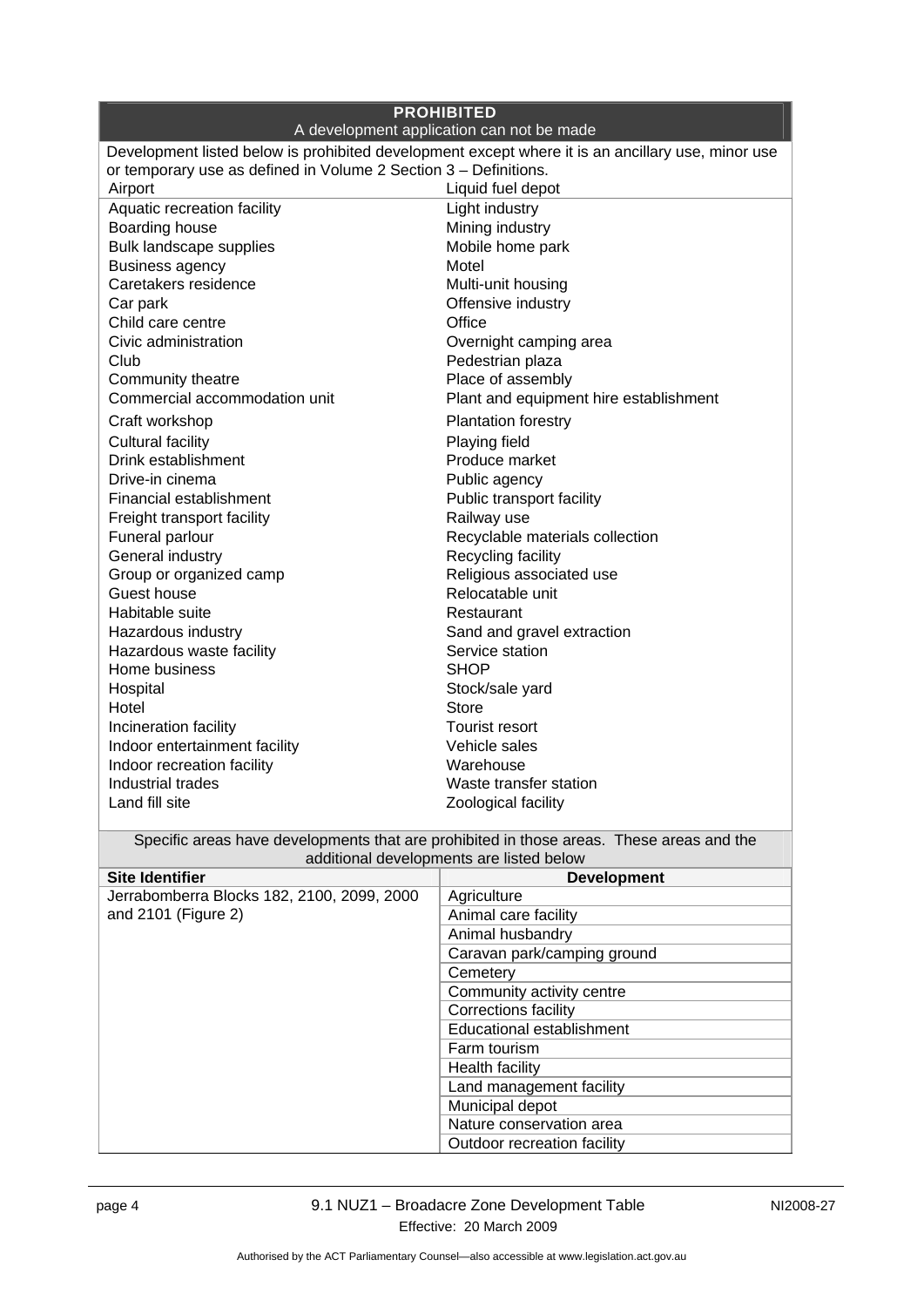|                                                                   | Place of worship                   |
|-------------------------------------------------------------------|------------------------------------|
|                                                                   | Road                               |
|                                                                   | Scientific research establishment  |
|                                                                   | Residential care accomodation      |
|                                                                   | <b>Tourist facility</b>            |
|                                                                   | Transport depot                    |
| Jerrabomberra Blocks 182, 2100, 2099, 2000<br>and 2101 (Figure 2) | Veterinary hospital                |
|                                                                   | Woodlot                            |
|                                                                   | Caravan park/camping ground        |
|                                                                   | Cemetery                           |
|                                                                   | Communications facility            |
|                                                                   | Community activity centre          |
|                                                                   | Corrections facility               |
|                                                                   | Defence installation               |
|                                                                   | Educational establishment          |
|                                                                   | <b>Emergency services facility</b> |
|                                                                   | <b>Health facility</b>             |
|                                                                   | Land management facility           |
| Pialligo Areas 'a' and 'b' (Figure 6)                             | <b>MAJOR UTILITY INSTALLATION</b>  |
|                                                                   | Municipal depot                    |
|                                                                   | Place of worship                   |
|                                                                   | Residential care accommodation     |
|                                                                   | Road                               |
|                                                                   | Scientific research establishment  |
|                                                                   | Supportive housing                 |
|                                                                   | <b>Tourist facility</b>            |
|                                                                   | Transport depot                    |
|                                                                   | Woodlot                            |
|                                                                   | Animal care facility               |
| Pialligo Area 'b' (Figure 6)                                      | Animal husbandry                   |
|                                                                   | Veterinary hospital                |
|                                                                   | Animal care facility               |
|                                                                   | Caravan park/camping ground        |
|                                                                   | Cemetery                           |
|                                                                   | <b>Communications facility</b>     |
|                                                                   | Community activity centre          |
|                                                                   | Corrections facility               |
|                                                                   | Defence installation               |
|                                                                   | <b>Emergency services facility</b> |
|                                                                   | Health facility                    |
| Symonston Area 'a' (Figure 7)                                     | Land management facility           |
|                                                                   | MAJOR UTILITY INSTALLATION         |
|                                                                   | Municipal depot                    |
|                                                                   | Place of worship                   |
|                                                                   | Residential care accommodation     |
|                                                                   | Road                               |
|                                                                   | Scientific research establishment  |
|                                                                   | Supportive housing                 |
|                                                                   | <b>Tourist facility</b>            |
|                                                                   | Transport depot                    |
|                                                                   | Veterinary hospital                |
|                                                                   | Woodlot                            |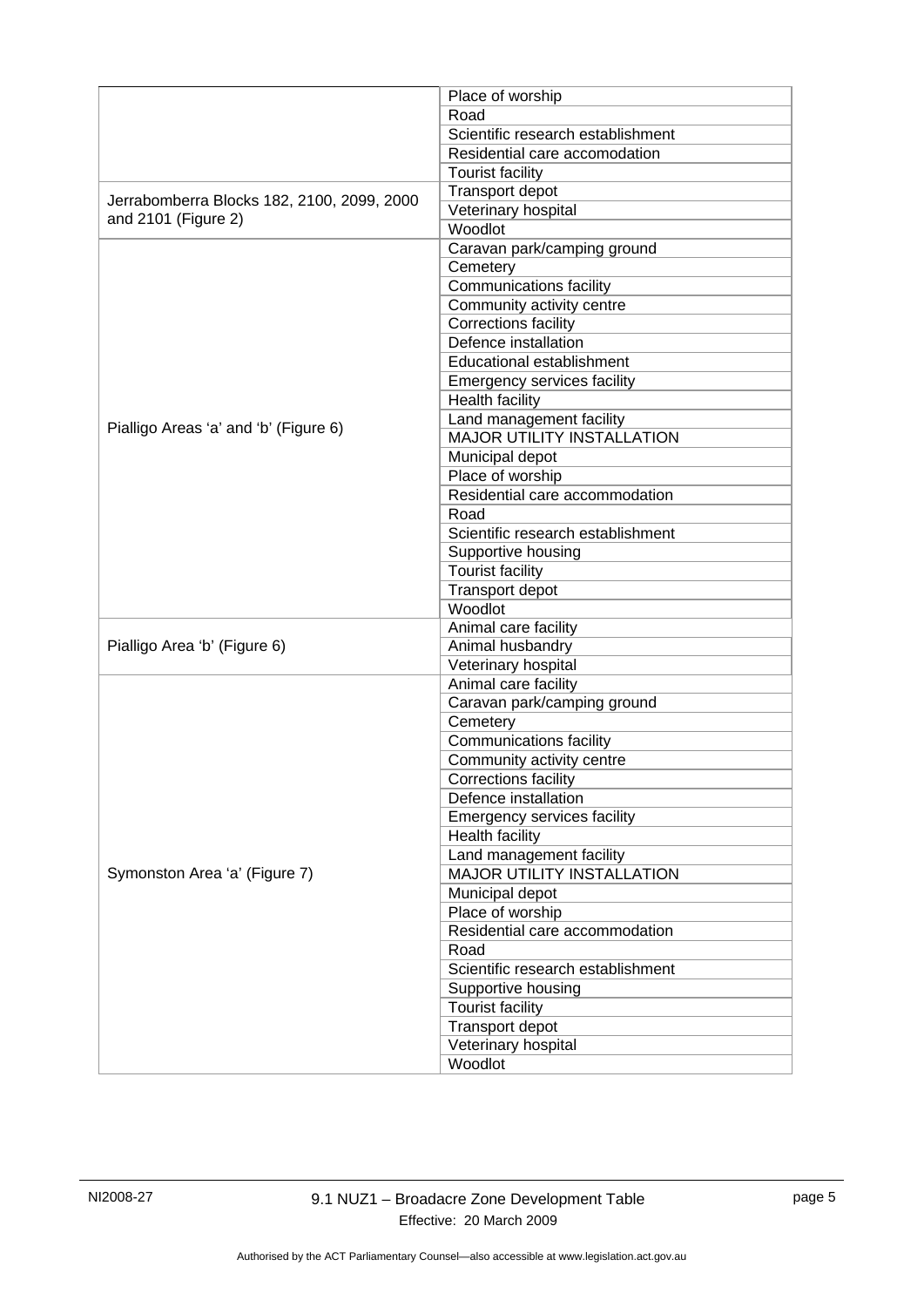### **OTHER CODES**

#### **PRECINCT CODES**

Where a proposal is within an area covered by one of the following Precinct Codes, that Code applies in addition to any specified Development Code:

#### No Codes identified

#### **GENERAL CODES**

The following General Codes may be called up by Development Codes as relevant considerations in assessing a Development Application:

| <b>Access and Mobility</b>                                        | Parking and Vehicular Access                 |
|-------------------------------------------------------------------|----------------------------------------------|
| <b>Bicycle Parking</b>                                            | <b>Planning for Bushfire Risk Mitigation</b> |
| <b>Communications Facilities and Associated</b><br>Infrastructure | Signs                                        |
| <b>Community and Recreation Facilities Location</b>               | Water Sensitive Urban Design                 |
| Crime Prevention Through Environmental Design                     | Water Use and Catchment                      |



**Figure 1 Australian Mint, Deakin**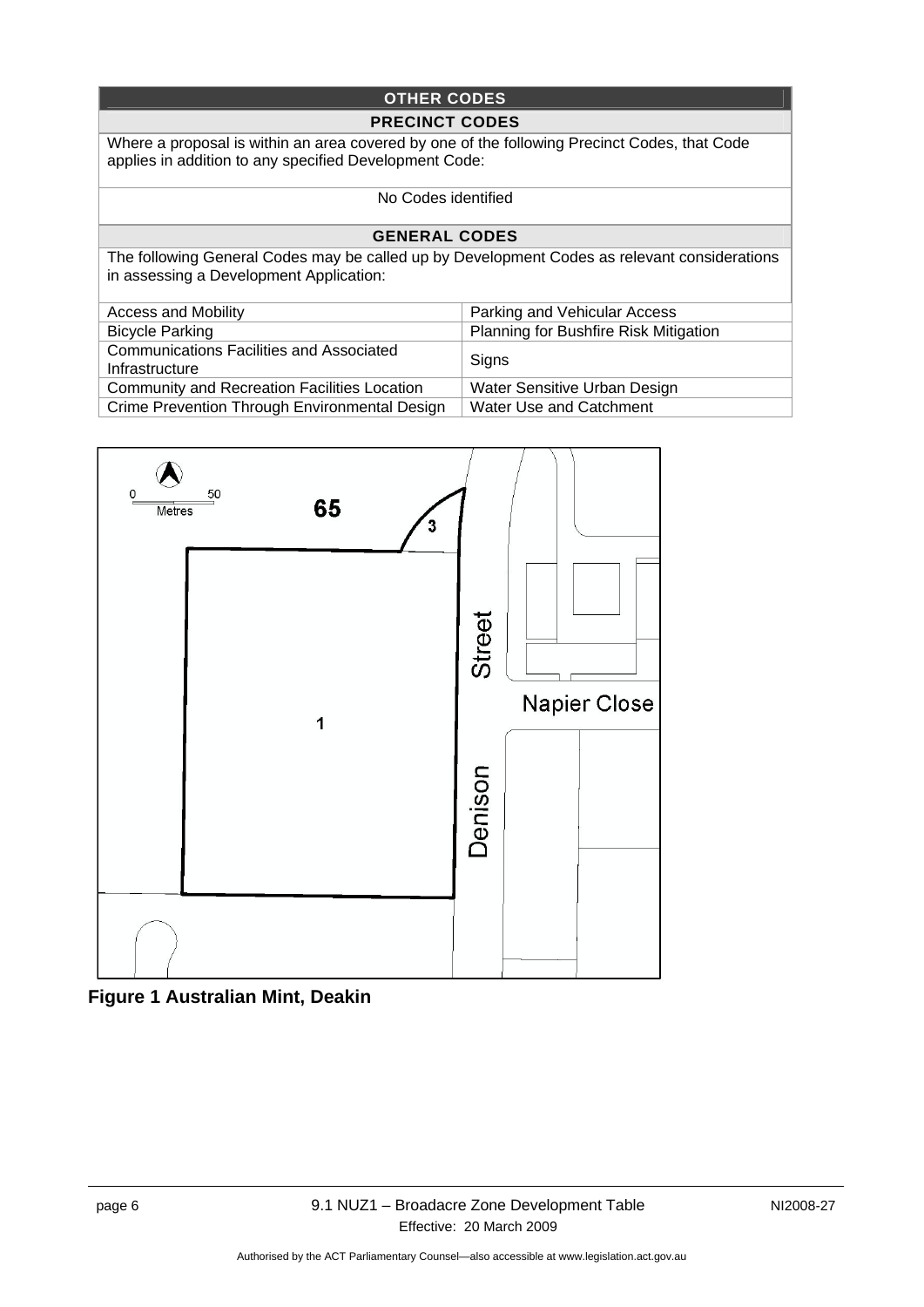

**Figure 2 Harman Industrial Area, Jerrabomberra**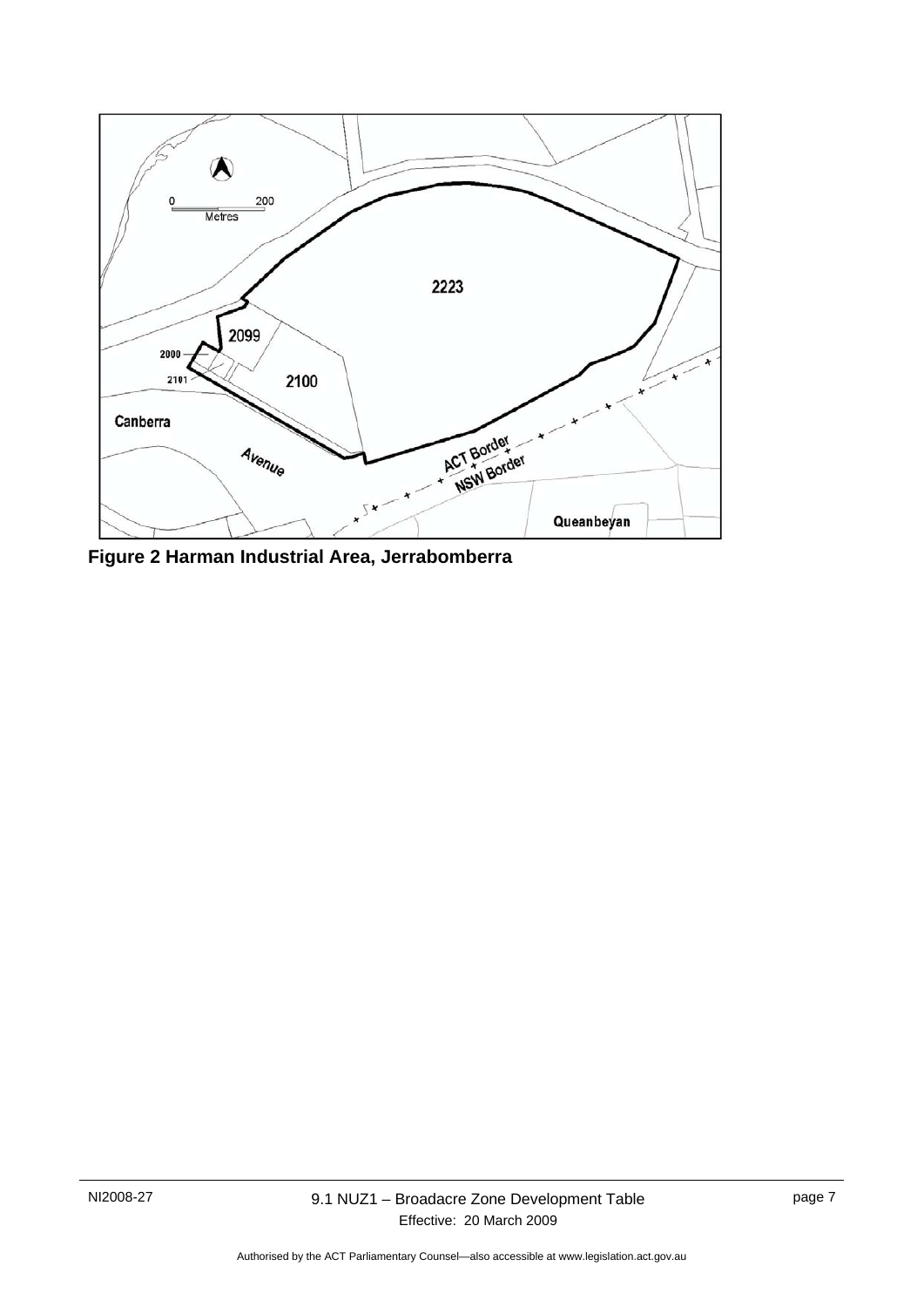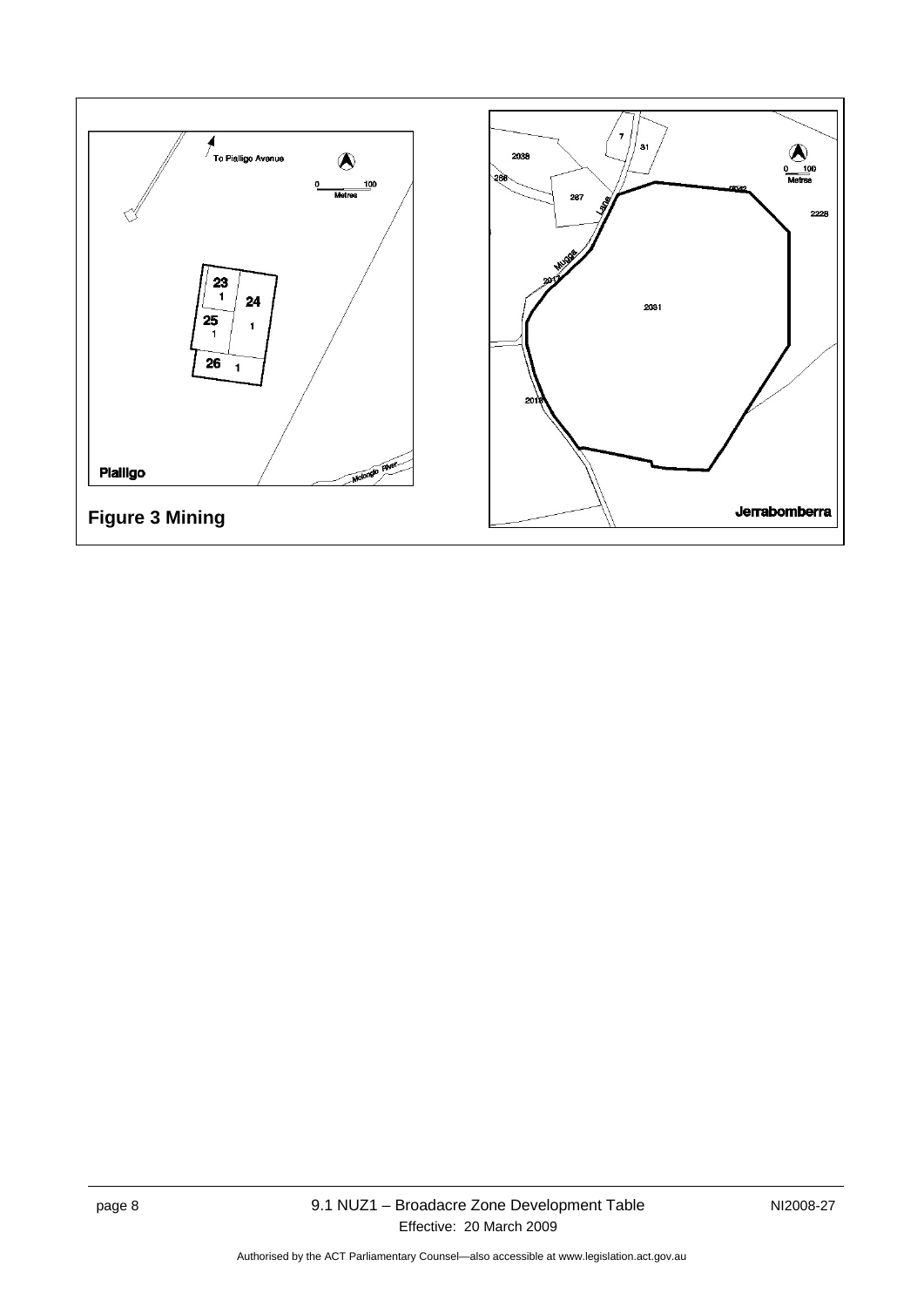

**Figure 4 Mugga Lane Landfill, Jerrabomberra**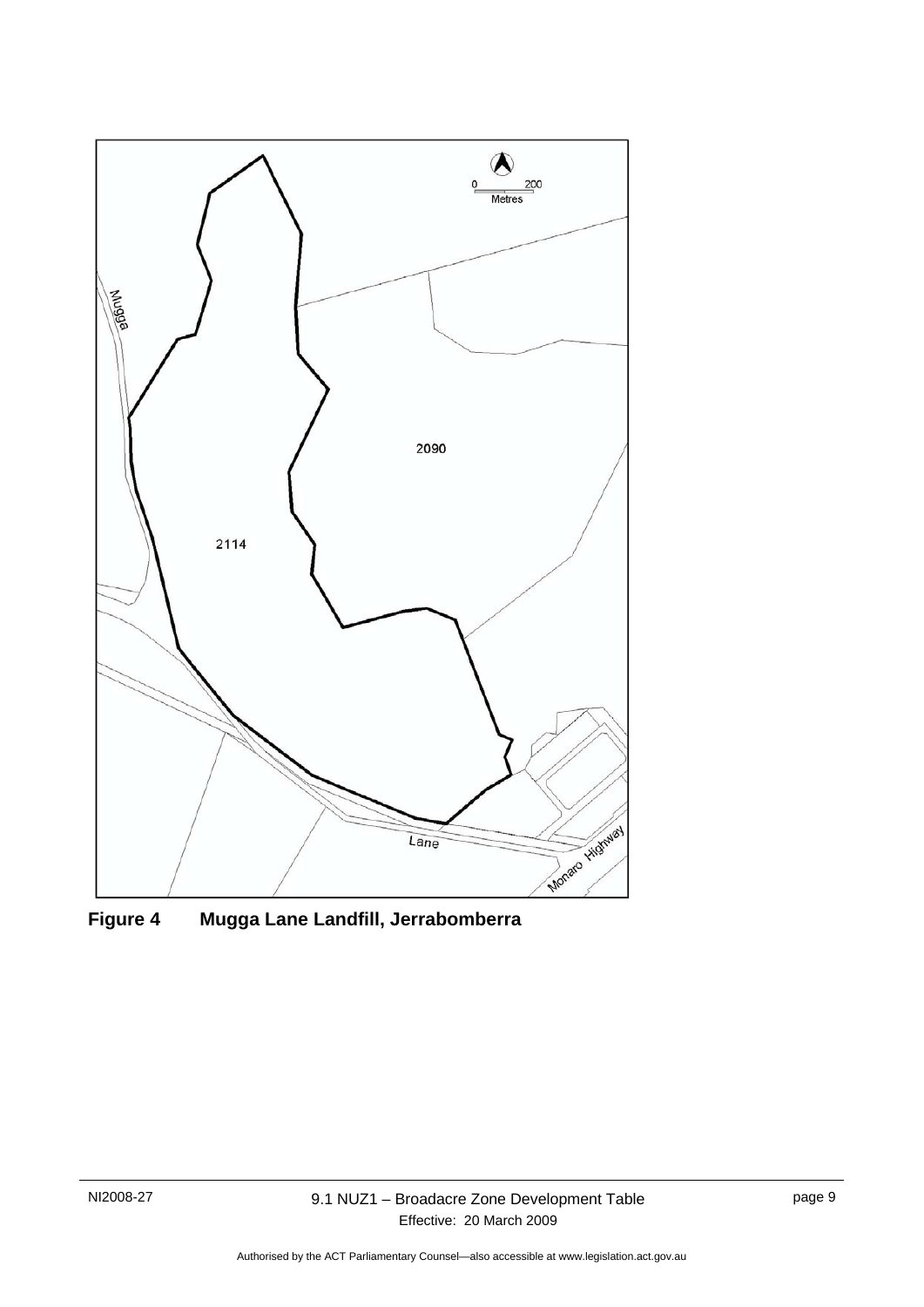